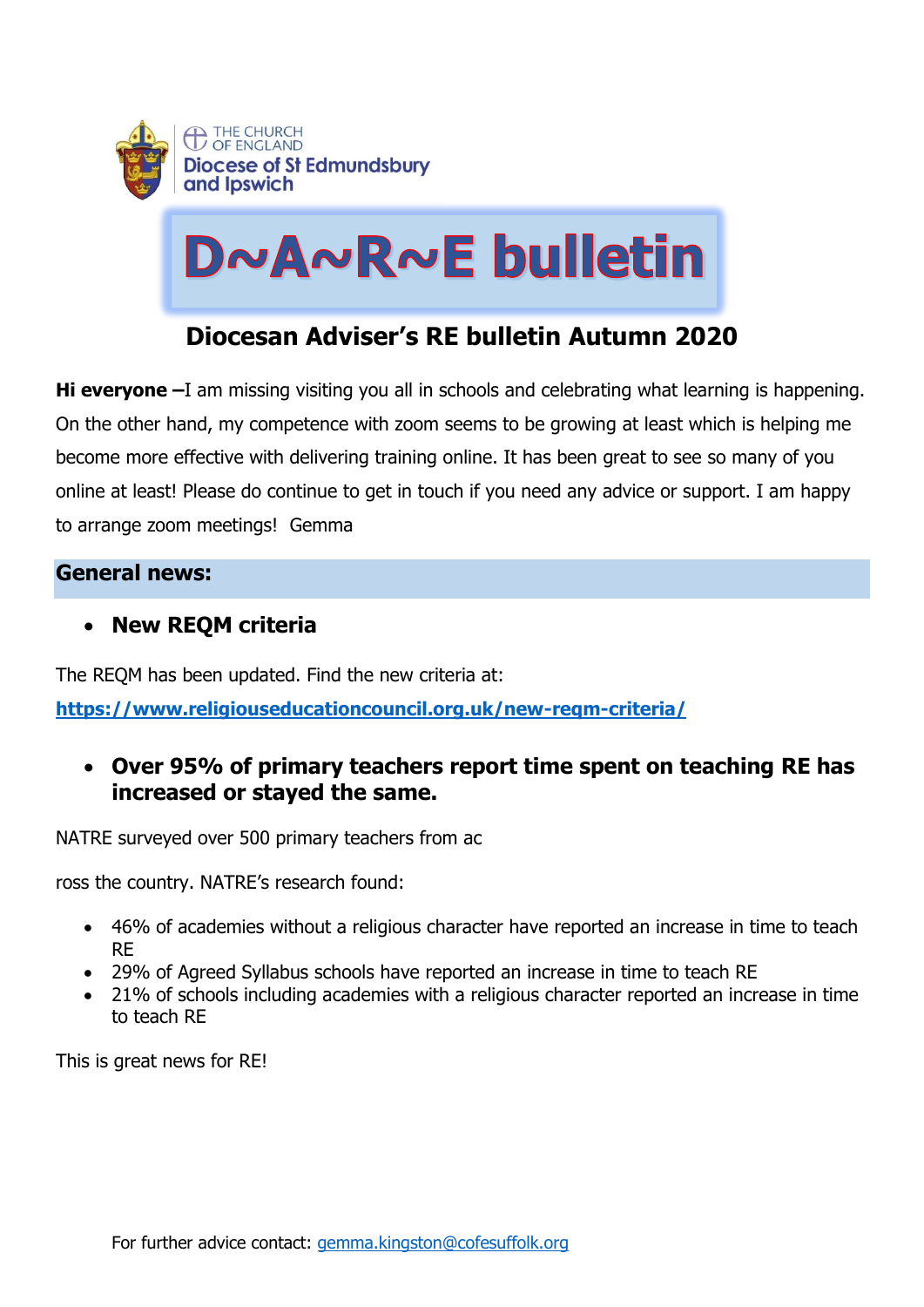

# **Resources to help you:**

# • **New book - Where do I come from? By Bob**

**Hartman** Celebrate how you are created by God through the clever set of instructions, DNA, and how this connects you with the big family of living things through God's imaginative and creative plan.

With additional information by the Faraday Institute about Science and the Bible to open up discussion.

# **Brand new teaching resource: ERA's Video Streaming Platform**



The service features exclusive television content from the BBC archives, clipped and curated to support teaching the national curriculum at all key stages - including RE (clips from the very

good **My Life, My Religion** series). Selected from an archive of over 2 million recordings, programmes are clipped to suit classroom use (1-5 mins), are permanently available to stream and searchable by key words, subject and key stage, helping to ensure that teachers find the best clips to share with their students. <https://era.org.uk/>

#### **Visits and Visitors**

Due to Covid-19, EEFA are suspending their organising of faith speakers into schools and places of worship indefinitely and so many of us are turning to the online world in search of enriching additional experiences and opportunities for our children. Cumbria SACRE have produced a directory which includes a chapter on



virtual visits which has some good links (including the recommended TrueTube). Check this out: [https://www.cumbria.gov.uk/elibrary/Content/Internet/537/6381/6528/6529/4407713399.pdf?timesta](https://www.cumbria.gov.uk/elibrary/Content/Internet/537/6381/6528/6529/4407713399.pdf?timestamp=440799144) [mp=440799144](https://www.cumbria.gov.uk/elibrary/Content/Internet/537/6381/6528/6529/4407713399.pdf?timestamp=440799144)

#### **Need to know:**

# • **Farmington Fellowships**



Farmington Fellowships continue to be an amazing opportunity for any teacher of RE to have paid time out of class to explore areas of interest and/or write resources. If this is something you have always wanted to do, please get in touch and I am more than happy to help you write an application. Not sure what to do? I am looking for anyone who could help produce resources to enrich the

Emmanuel Project. Do get in touch. See: [www.farmington.ac.uk](http://www.farmington.ac.uk/) for more information.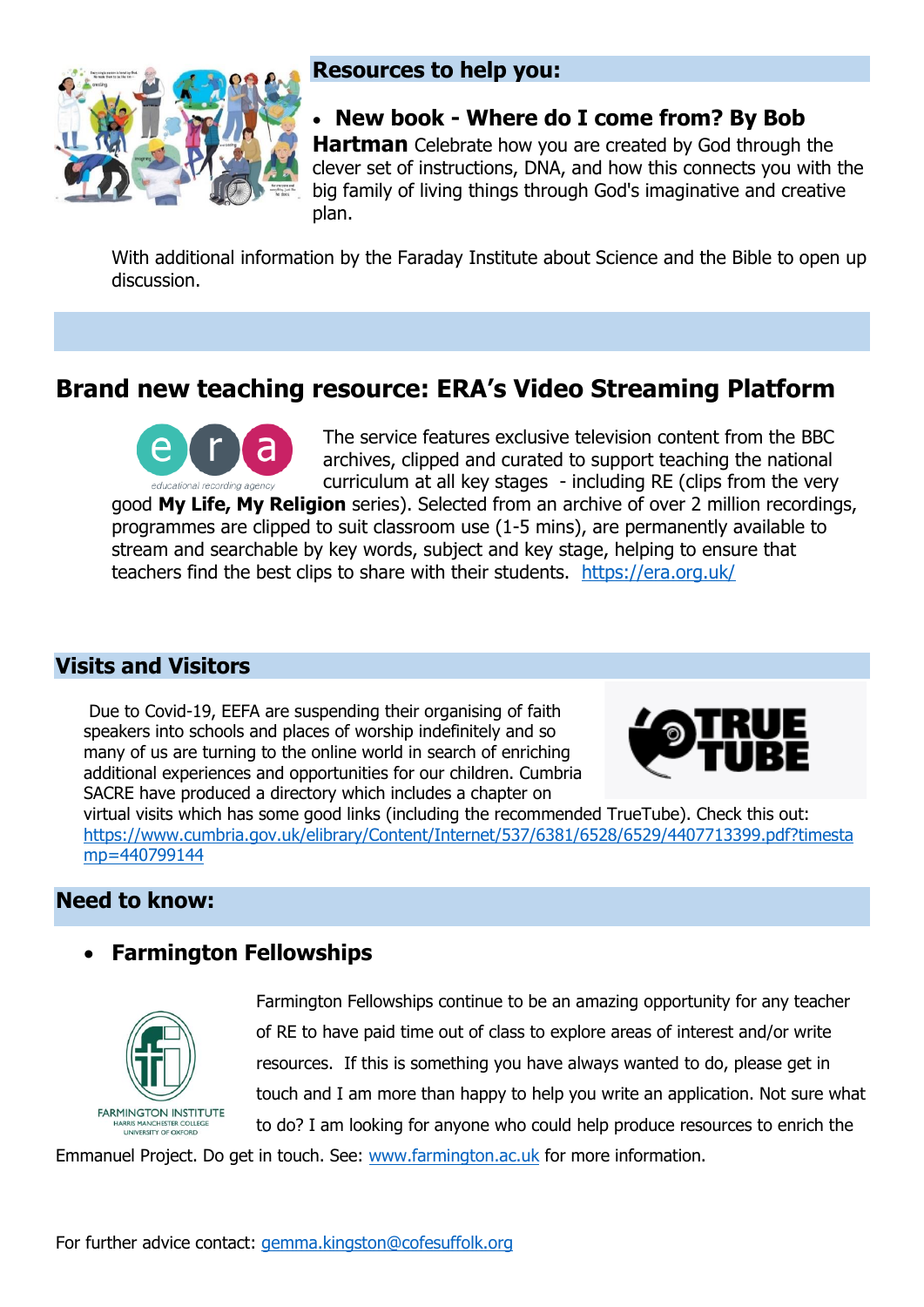# • **Book a free remote visit from a humanist school speaker!**

# $\mathcal{W}$ Humanists UK

Humanists UK now offer remote visits to schools via your school's online meeting platform – such as Zoom, Google Meets, Microsoft Teams, etc. The

remote visit could include: - Classroom talk with Q&A - Interfaith panel discussion - Pre-recorded video answering students' questions. See<https://humanism.org.uk/education/teachers/request-volunteer-school/>

# • **Worldviews in Religious Education -Theos launch report**

This is another important report which follows on from the Commission for RE. You can read the report here: [https://www.theosthinktank.co.uk/cmsfiles/Worldview-in-Religious-Education---FINAL-PDF](https://www.theosthinktank.co.uk/cmsfiles/Worldview-in-Religious-Education---FINAL-PDF-merged.pdf)[merged.pdf](https://www.theosthinktank.co.uk/cmsfiles/Worldview-in-Religious-Education---FINAL-PDF-merged.pdf)

## • **#REChatUK**

Occurs the first Monday of every month on Twitter if you're interested. Add it to your calendar! The next #REchatUK on Twitter is on Monday 07 December 2020 with the question 'How can I develop my leadership of RE?'

# • **Teachers Talk blog**

A space for teachers of RE to share their views, ideas and discuss topical issues relating to the subject of RE. <https://teachers-talk.natre.org.uk/about/>

#### **Walk through the Bible -FREE!**



For over 20 years Walk Through the Bible has been Bringing the Bible to life for children in primary schools. Now they have created a series of 10 action-packed 20min videos online FREE so now every 9-11 year old

child in your school can know the storyline of the Old Testament - and it won't cost your school a penny! **[https://www.bible.org.uk/video-lessons.php.](https://www.bible.org.uk/video-lessons.php) This is ideal for UKS2 children.**

You will need to register at the link above. Each video has a short activity part way through. All teachers need to do is press play and encourage your children to join in. There is a teacher PDF Pack which includes activity outlines and extension materials and three printed resources will be sent to your school to accompany the children as they Walk Through the Old Testament (packed months ago and so covid secure). This is a great way for VC schools to supplement their Christianity teaching.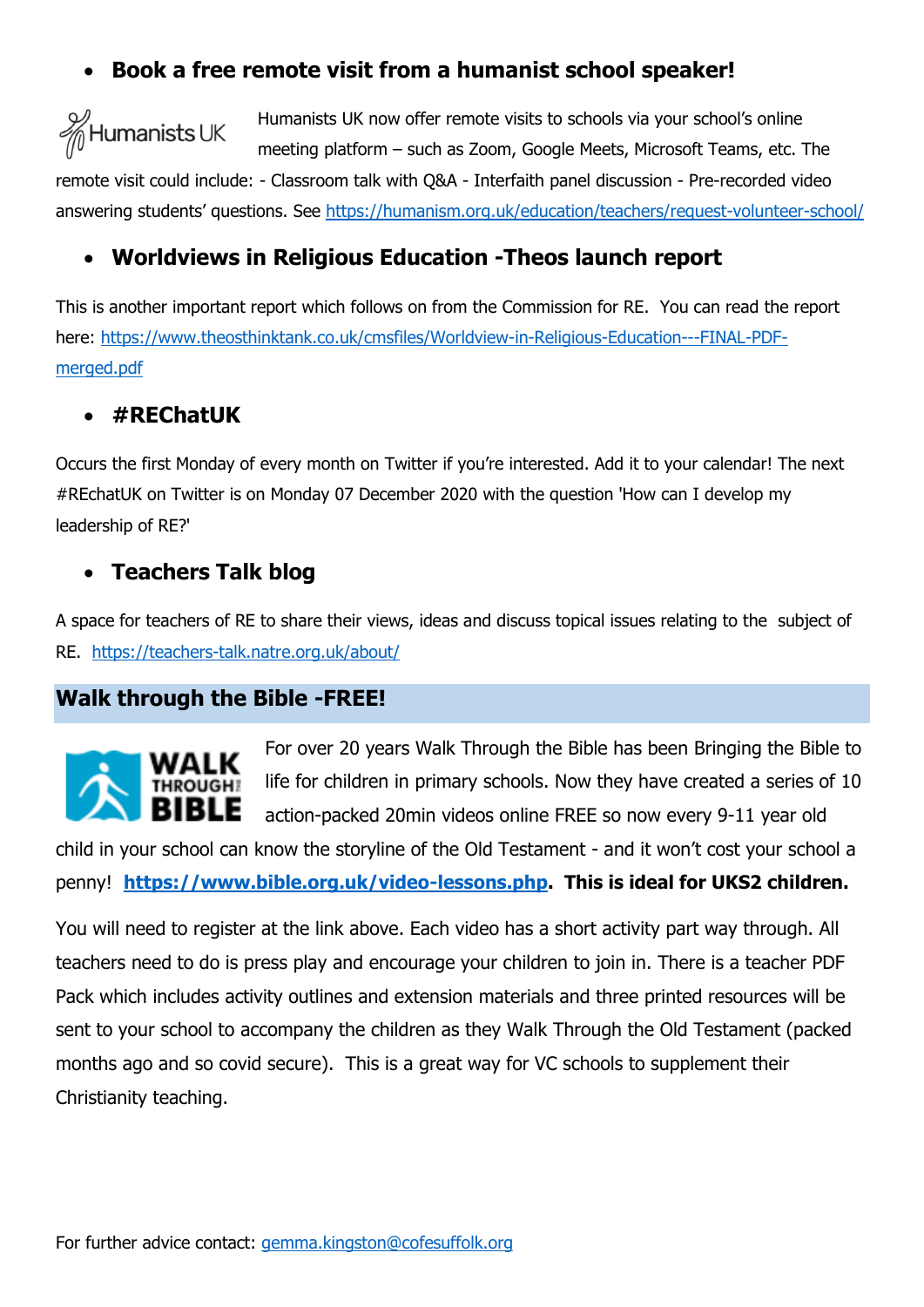

# **Bible Chat Mats from the Diocese of Bath and Wells**

Bible chat mats have been developed as a way for all ages to read the Bible and have a conversation together in many different settings. The sheets cam be coloured and doodled on, allowing you to respond to the Bible story in your own unique way. A Christmas chat mat has been developed which

you may want to use with your class at Christmas. There are more coming (I hope to include some of these in collective worship planning for Spring 2021).

Free to download from [https://www.bathandwells.org.uk/supporting-children/youth](https://www.bathandwells.org.uk/supporting-children/youth-children/resources/bible-chat-mat/)[children/resources/bible-chat-mat/](https://www.bathandwells.org.uk/supporting-children/youth-children/resources/bible-chat-mat/)

# **Christingle 2020**



**Now, more than ever, we must shine the light for those living in the darkest situations. Together, we can rekindle the hope for children and young people across the country.**

The Children's Society website has all the resources you need for a Christingle service – either in bubbles or virtually, Christingles are great as an individual craft to explore Christmas.

<https://www.childrenssociety.org.uk/how-you-can-help/fundraise-and-events/christingle>

# **Diocesan Training:**

**To book or for more information contact Jacqui Studd [jacqui.studd@cofesuffolk.org](mailto:jacqui.studd@cofesuffolk.org)**

| <b>Tu 19 Jan</b><br>$9.30 - 12.30$ | <b>Basics of RE</b>        | <b>Heads, Governors and</b><br><b>Clergy</b>                                               |
|------------------------------------|----------------------------|--------------------------------------------------------------------------------------------|
| Wed 27 Jan<br>$9.30 - 12.30$       | <b>Basics of CW</b>        | <b>Heads, Governors, new</b><br><b>Subject Leaders and NQTs</b>                            |
| Wed 10 Feb<br>$9.30 - 3.30$        | <b>New to Teaching RE</b>  | New and nearly new<br><b>Teachers of RE including</b><br><b>NQTs</b>                       |
| Wed 24 Feb<br>$9.30 - 12.30$       | <b>Deeper Diving in RE</b> | <b>For RE Subject Leaders in</b><br>preparation for Ofsted and<br><b>SIAMS inspections</b> |